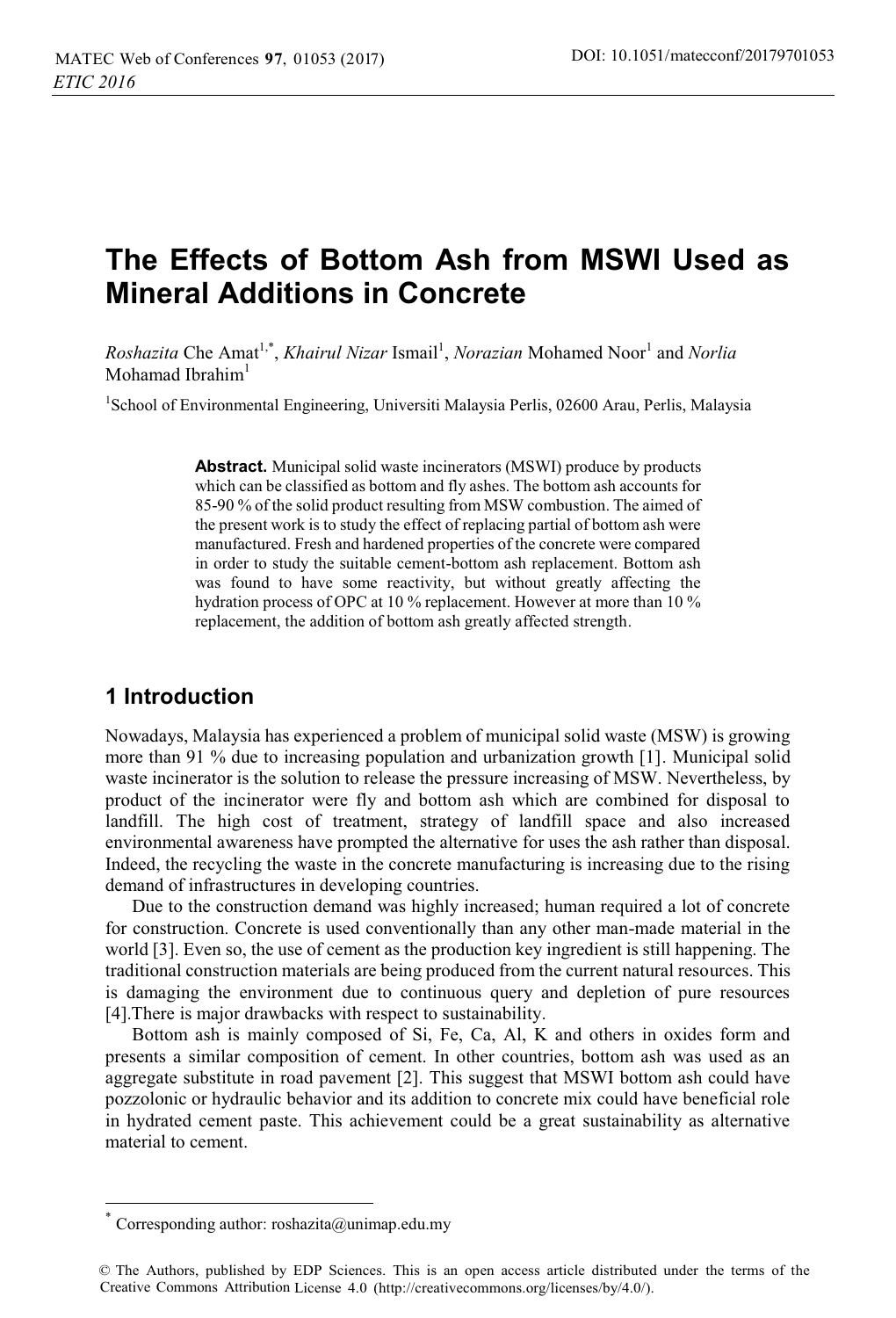# **2 Material and methods**

Bottom ash from municipal waste incinerator from Langkawi Island, Malaysia was considered. Bottom ash was subjected to dying and grinding process in order to be suitable as mineral addition in concrete. Grinding of bottom ash was carried out to reduce their size particle to less than 75 micron. Concrete mix was designed for grade 20 with constant water cement ratio (w/c) of 0.5 was manufactured. The conventional concrete or 0% composes of cement, water, aggregates and sand were considered as a control mix without bottom ash addition. In order to study the effects of MSWI bottom ash on the properties of fresh and hardened concrete, other three mixes with the same composition as control mix were cast but with 10 %, 20 % and 30 % by volume replacement of cement with bottom ash as mineral addition.

Chemical composition of bottom ash and cement were determined directly by X-ray fluorescent (XRF) and were expressed as oxide percentage content. Workability of fresh concrete was measured by means of slump test. After 28 days curing, compressive strength was measured on 100 mm cubes. Water absorption was carried out in order to determine the percentage of water absorbed into the interconnectivity capillary pores in cement and bottom ash structure. To study the resistance to fire, the cube is initiated by burning the sample with heat rate and a predetermined time.

# **3 Results and discussion**

### **3.1 Chemical composition**

Table 1 below shows the Municipal solid waste contain a varies composition over time and differences between country to country, due to the variances in way of living, waste recycling process operations of a country and the ash content. This XRF reveal that several compound are present in the bottom ash. Table 1 shown the results chemical composition of cement and bottom ash for comparative purpose. Generally, the chemical and physical characterization of ash will depend on the compositions of the raw Municipal solid waste, the operational conditions, the type of incinerator and air pollution control system design. The chemical composition of cement and bottom ash shows that the major elements containing are Fe, Mg, Ca, Si, Al, K, Cl and Na. In addition,  $SiO_2$ ,  $Al_2O_3$ , CaO, Fe<sub>2</sub>O<sub>3</sub>, Na<sub>2</sub>O, K<sub>2</sub>O are the common oxides found in ash.

The MSWI bottom ash could be reused as cement replacement materials since it contained  $SiO<sub>2</sub>$  which is one of the main building components in cement and concrete utilizations. However, the presence of alkalis content only limit from 0.3-1.2 % in cement. The presence of 2.83 % of K in bottom ash would influence the concrete strength [5].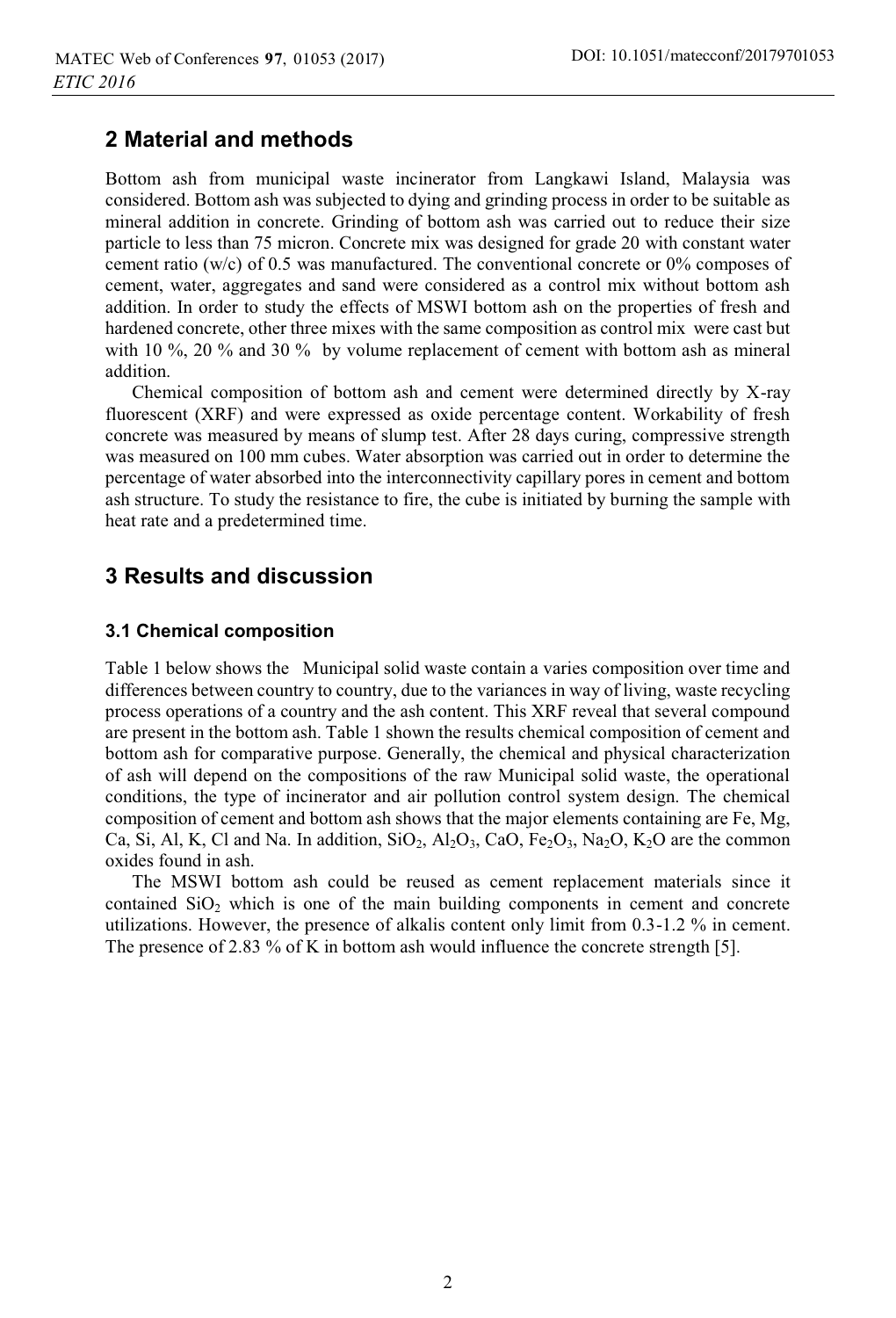| Substance | Compound | <b>Cement</b> | <b>Bottom Ash</b> |
|-----------|----------|---------------|-------------------|
| Aluminum  | Al       | 2.90          | 4.07              |
| Silicon   | Si       | 13.40         | 9.59              |
| Sulfur    | S        | 3.43          | 2.45              |
| Potassium | K        | 1.12          | 2.83              |
| Calcium   | Ca       | 73.47         | 63.94             |
| Titanium  | Ti       | 0.34          | 1.92              |
| Vanadium  | V        | 0.07          | 0.00              |
| Chromium  | Cr       | 0.035         | 0.12              |
| Manganese | Mn       | 0.2           | 0.26              |
| Iron      | Fe       | 4.47          | 10.00             |
| Copper    | Сu       | 0.034         | 0.274             |
| Strontium | Sr       | 0.051         | 0.41              |
| Zirconium | Zr       | 0.025         | 0.12              |
| Ruthenium | Ru       | 0.20          | 0.56              |

**Table 1.** Chemical Composition of Cement and Bottom Ash

#### **3.2 Workability of concrete**

The effects on workability have been measured using slump test according to [6] and results summarized in Table 2 below. Similar range of slump (true slump) were obtained for both control concrete and concrete with addition of bottom ash.

| <b>Types of concrete</b> | Slump (mm) | Type of slump |
|--------------------------|------------|---------------|
| $0\%BA$                  | 45         | True Slump    |
| $10\%$ BA                | 55         | True Slump    |
| 20% BA                   | 60         | True Slump    |
| 30% BA                   | 77         | True Slump    |

**Table 2.** Result of Slump Test

The addition of bottom ash in mix leads to an increase in water/cement ratio which increases workability, and hence increases the flow. The very small particles and their angular surfaces increase the specific surface area of the mix, resulting in a higher water demand.

#### **3.3 Water absorption**

The test was carried out after completion of concrete immersed in water within a specified period. The test began with a weigh of concrete that was completed before the concrete curing in water. After completion of the mentioned concrete curing in water with the prescribed period the concrete sample will be taken and will be weighed for the second time. The difference between the original weights of the concrete used to assess the ability of concrete to absorb water. Results for the sample of concrete that has 0%, 10%, 20% and 30% converted to cement the bottom ash is shown in the Fig. 1. Subsequent tests were each mixed concrete has dried for 72 hours in an oven. Tests have been conducted on the concrete has cured to 28 days but the percentage varies replacement of cement with bottom ash which distributes to the development of a different result.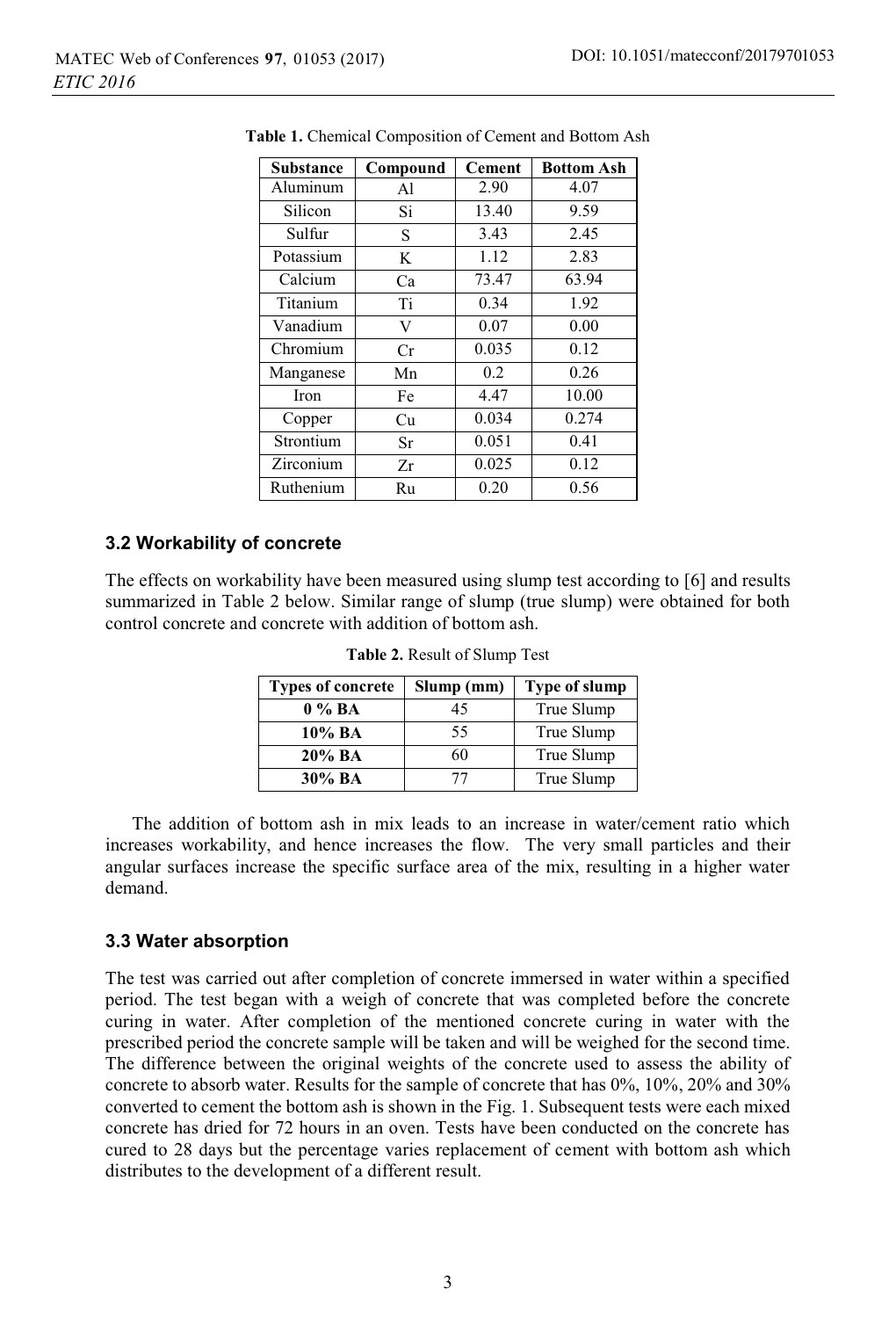

**Fig. 1.** Percentage of water absorption of three cubes by different percentage of bottom ash addition

### **3.4 Density**

The density test was determined with water curing for 28 days and 7 days. Fig.2 shows the average density for the preservation of water and air curing results for 0 %, 10 %, 20 % and 30 % of the bottom ash with water curing for 28 days and 7 days. Sample of 30% indicates that the most significant difference was between 7 days and 28 days was a  $72 \text{kN/m}^3$  showed. Sample 20 % showed a difference of as much as  $43.4 \text{kN/m}^3$ , while the 10% sample also showed a change of 33kN/m<sup>3</sup> and 0% showed a difference of at least  $14 \text{kN/m}^3$ . Sample 10% was closest to the sample 0% and 20%, followed by neither the most comprehensive was 30%. Sample curing time actually affects the density of concrete by increasing the mass of concrete as cement to bond strongly absorbs water and acts response as a binder to the concrete.



Fig. 2. Average of water curing and air curing density  $(kg/m<sup>3</sup>)$  for 28 days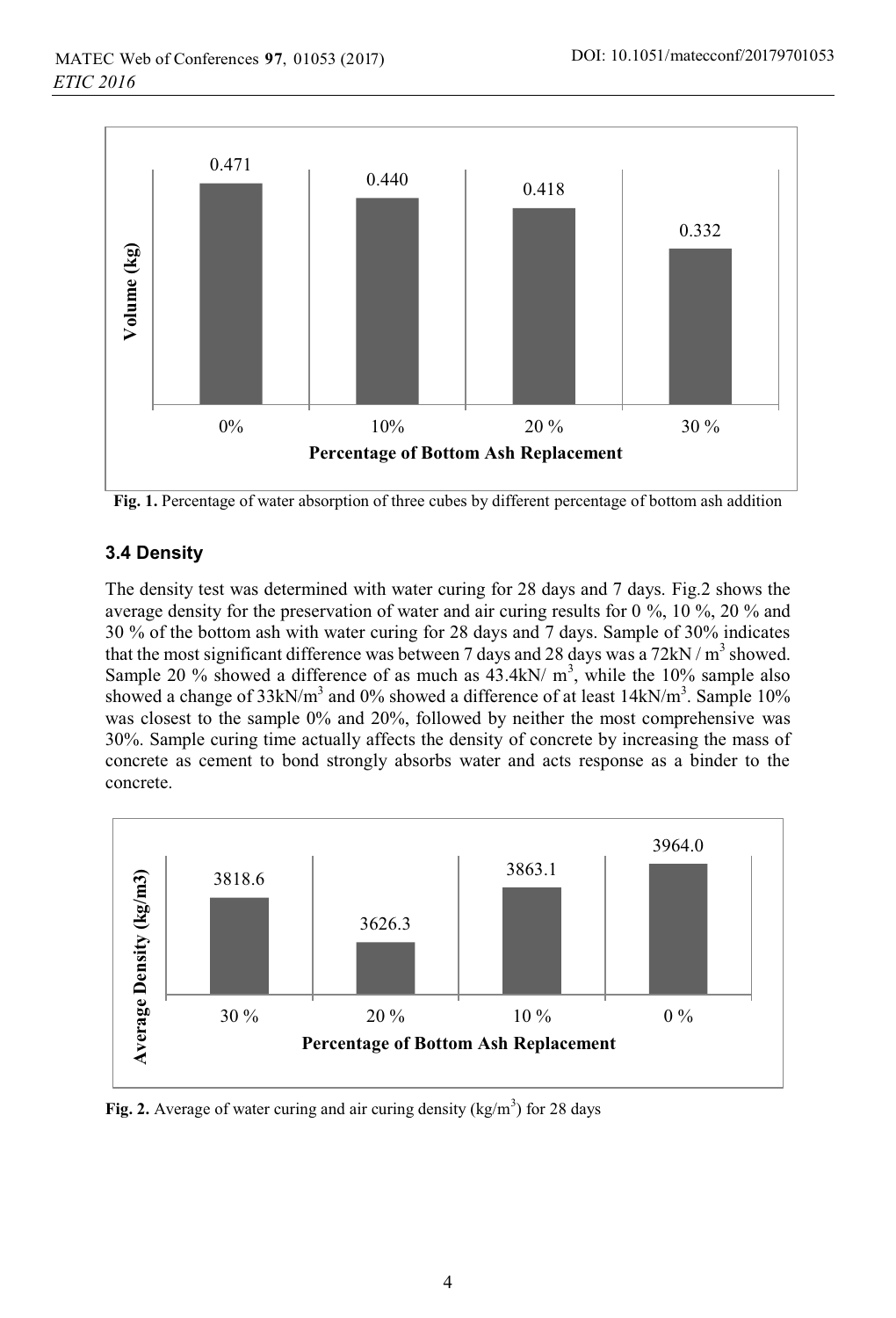### **3.5 Compressive strength**

Concrete strength was measured in accordance [7], the result of which strength can be found in Fig. 3. The concrete with only 10 % of bottom ash addition achieved the compressive strength more than 20 MPa. However, at higher levels of replacement, the difference in strength is not only due to the reduced quantity of cement, but also because of the large increased in water/cement ratio. Increase in water/cement ratio would increase porosity the free water to move around through a more porous matrix.



**Fig. 3.** Compressive strength by age of concrete

### **3.6 Fire resistance**

Fire resistance tests showed strength will affect the heat or flame to move to the concrete cubes. The cubes was burned at constant temperature at 500 ° C for 2 hours each sample. Fig. 4 shows the result on concrete strength before and after fire resistance testing.



**Fig. 4.** Strength between sample before and after fire testing